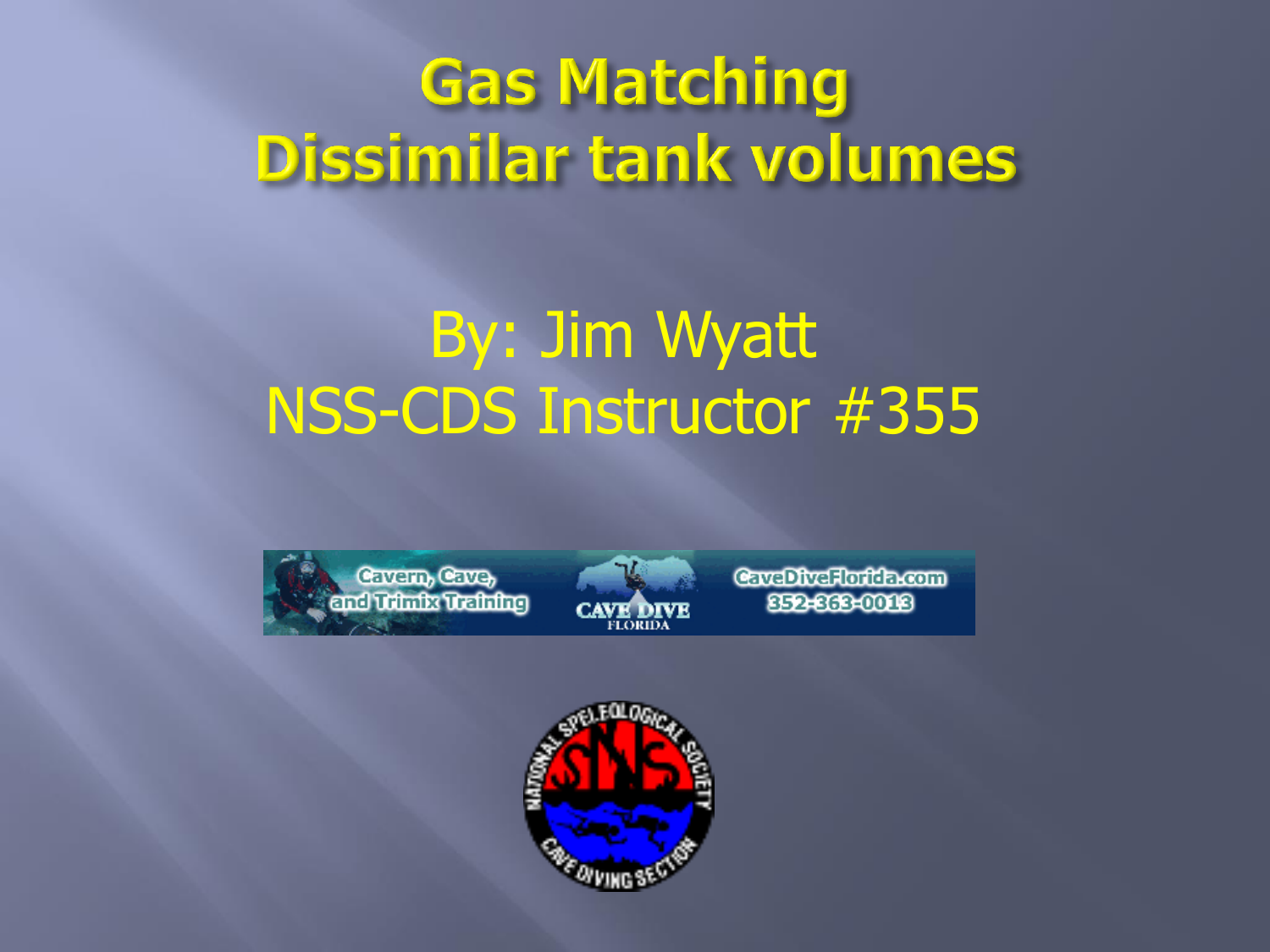- Two dive buddies are diving with dissimilar volume tanks, one buddy has double Low Pressure 104's and one buddy has double Low Pressure 85's. Both sets are filled to 3600 psi.
- If both divers ignore the fact that their tanks are different volume they will breathe unequal volumes of gas if they calculate their turn point based 1/3 of their pressure.
- They must ensure that they each calculate the turn around point based on VOLUME and not simply pressure.
- This presentation is designed to show you how to accomplish this.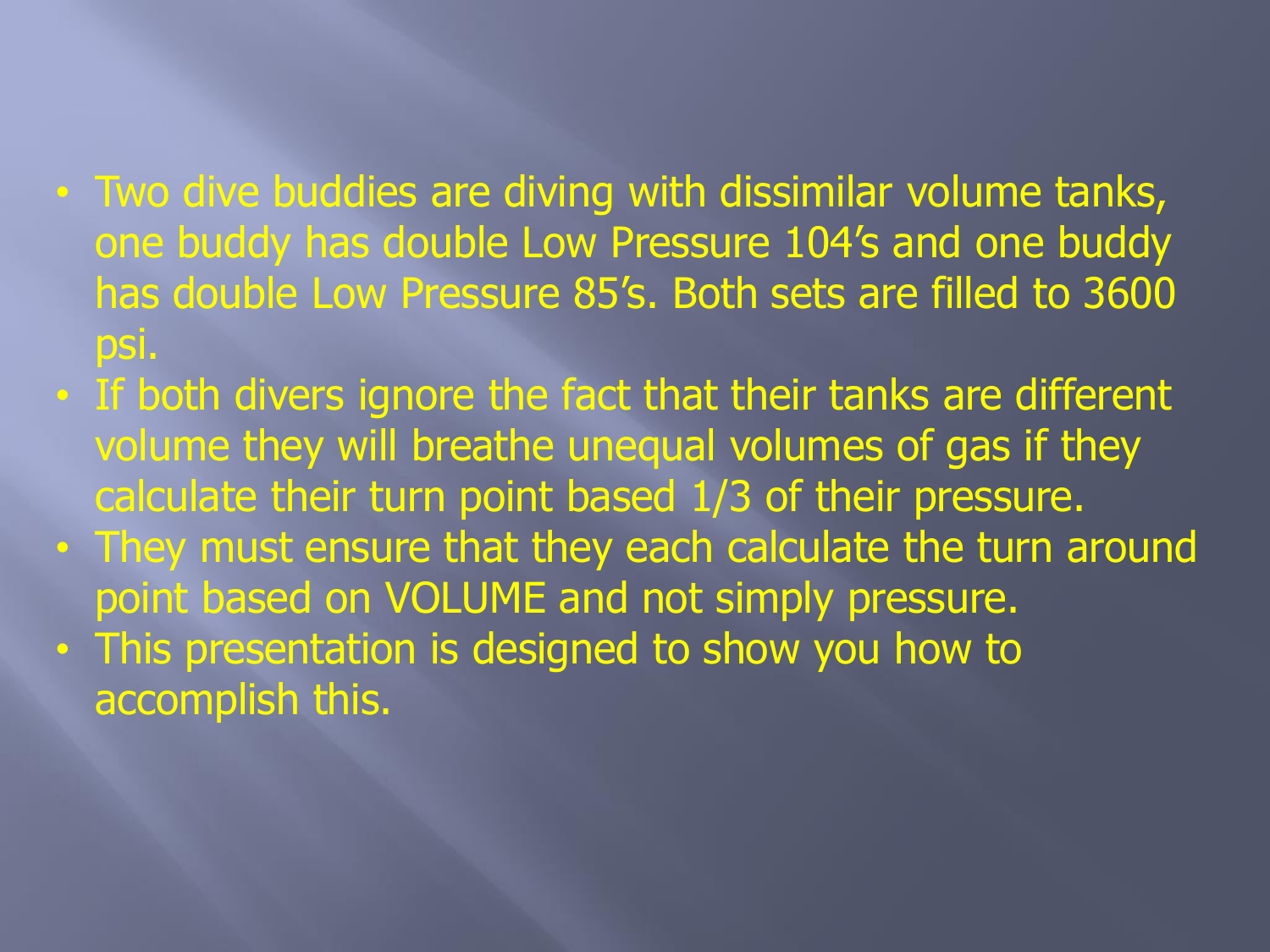# **Tank Baseline Calculations**

- □ Step one is to calculate how many cubic feet of gas is contained in each 100 psi of gas in the tanks.
- **E** The formula is: (Rated Volume divided by Rated Pressure) X 2 X100 =Baseline
- $\Box$  So for LP 104's the calculation is  $\rightarrow$ (104/2640) X2 X100=7.8 FT3 per 100 psi
- □ For the LP 85's (85/2640)  $X2 X100 = 6.4$  FT3 per 100 psi
- □ SO: LP 104's are 7.8 cubic feet per 100 psi
- And: LP 85's are 6.4 cubic feet per 100 psi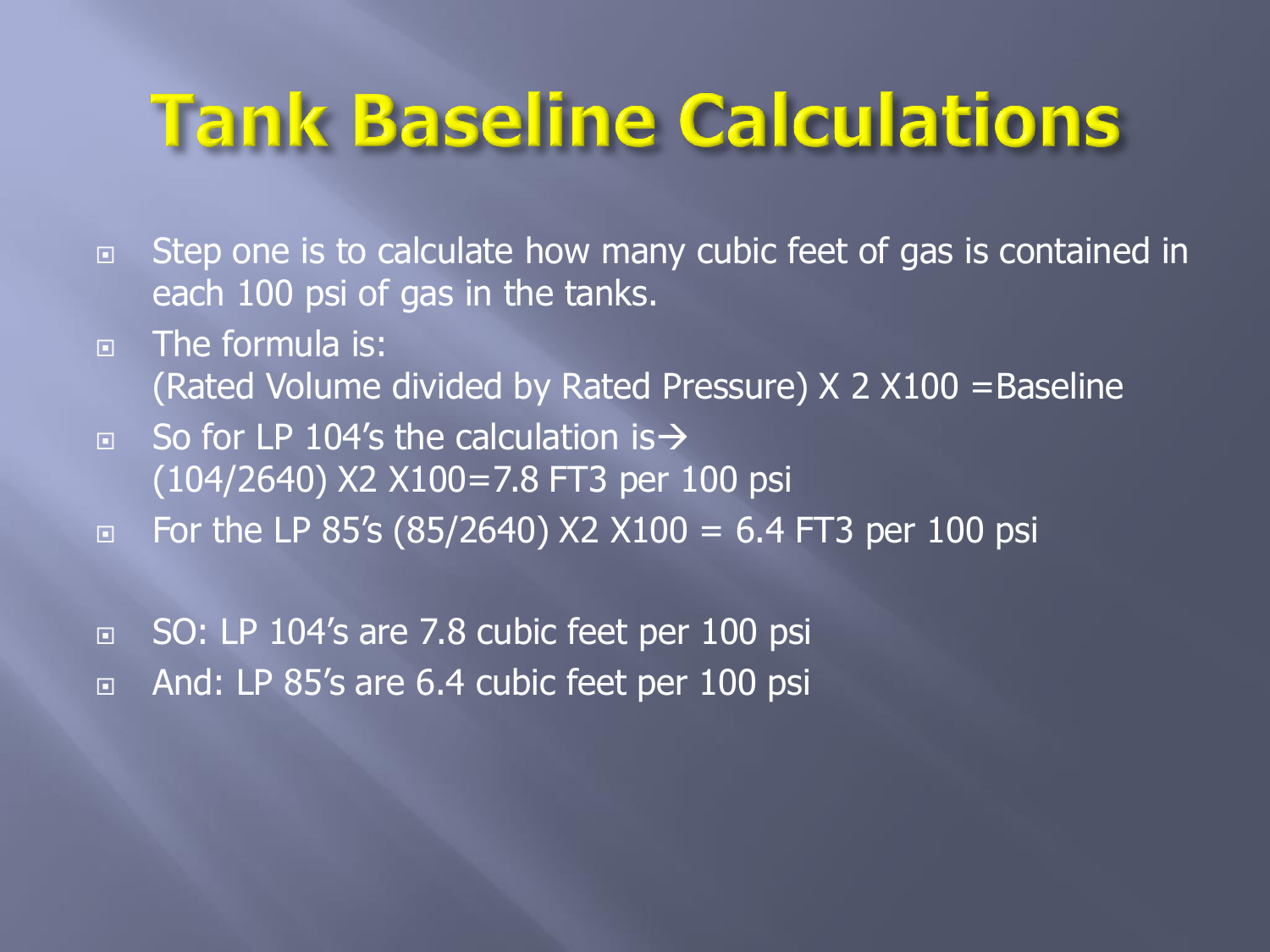# **Matching Volumes**

□ The smaller tanks are the controlling tanks in that the diver using the LP 85's can use 1/3 of their pressure for their turn volume/pressure ■ SO: 3600-1200=2400 psi ■ SO The turn pressure for this diver is 2400 psi

 The volume that diver uses is calculated by: 12 X 6.4=76.8 cubic feet---in other words that diver can use 76.8 cubic feet of gas before s/he has to turn the dive.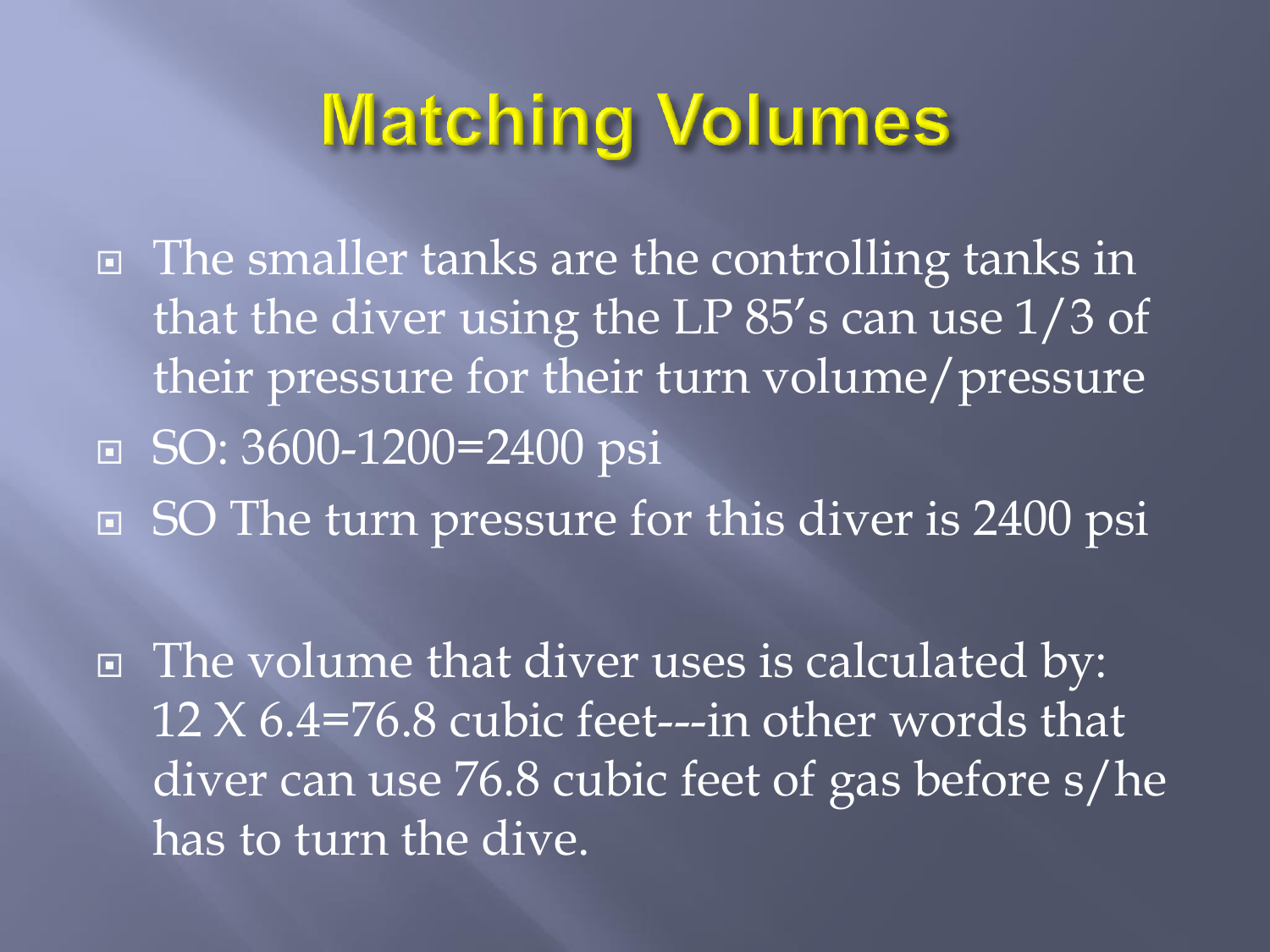### **Matching Volumes**

 Now we must calculate the turn pressure for the diver on the 104's – we know that diver can only use 76.8 cubic feet, but we must convert that to how much pressure that equals. The formula is: Small Volume / Big Base X 100  $\Box$  SO: (76.8 / 7.8) x 100 = 984 which means the diver on the 104's can use 984 psi –OR- a turn pressure of (3600-984)= 2616 psi.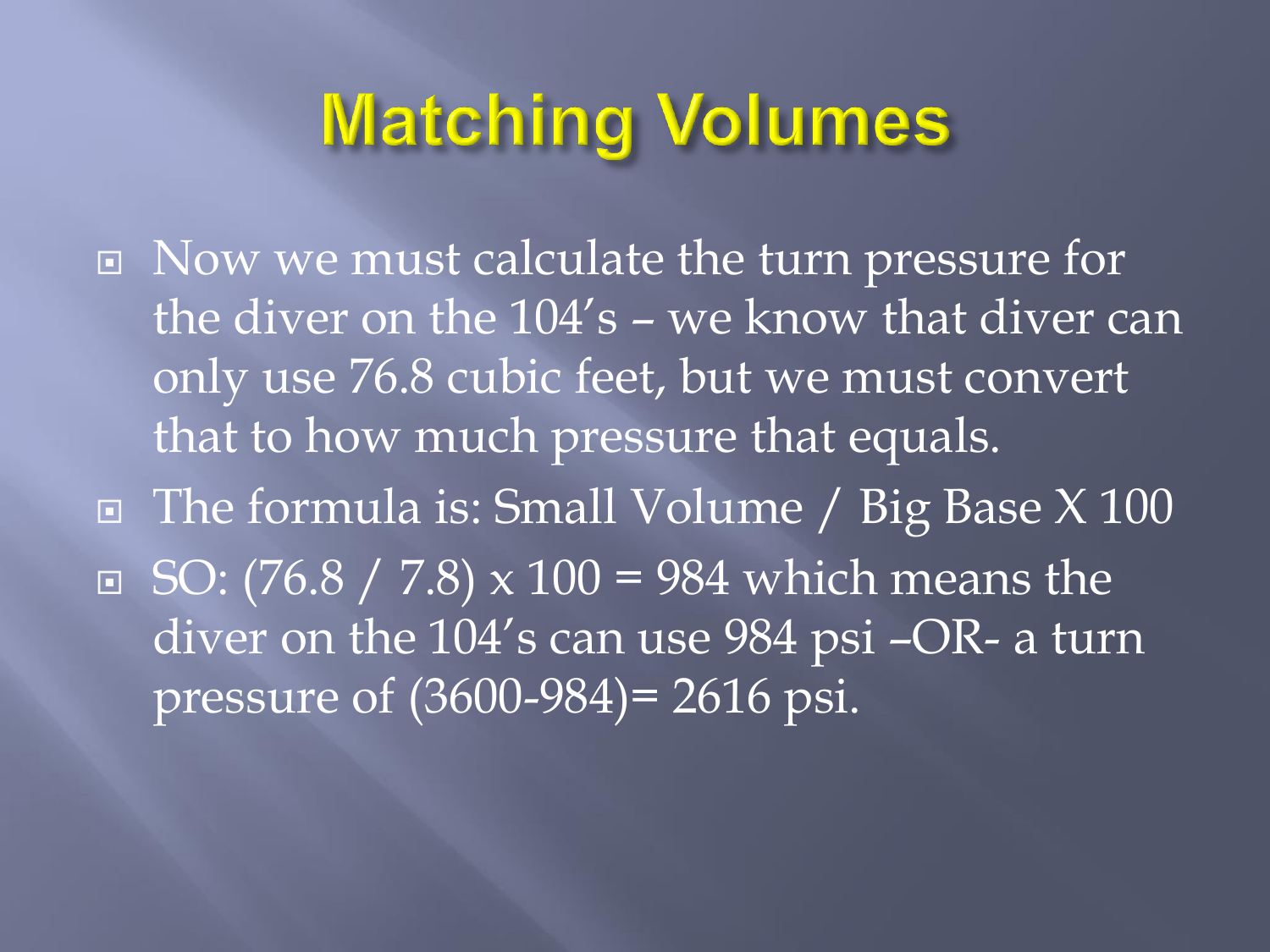### **Prove It**

- $\Box$  The proof is again in the math  $\rightarrow$
- $9.84$  X 7.8 = 76.75 FT3
- In other words the LP 104 diver can use 9.84 hundreds (which is converted into units of 100 psi) which is 9.84 X 7.8 =76.75 FT3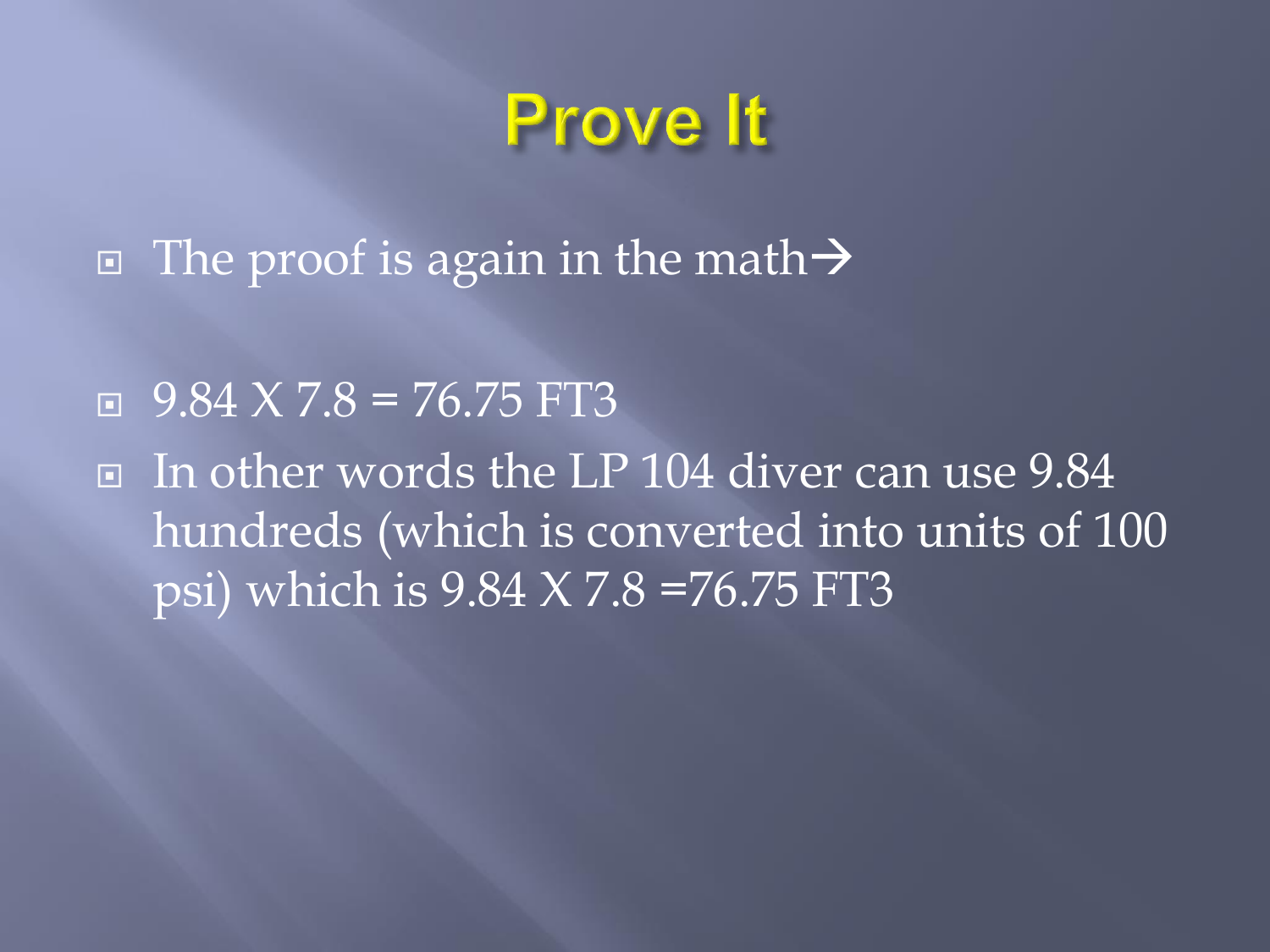# The Pitfall Of Not Gas Matching

 $\Box$  In the above example lets look at the problem with each diver simply using pressure to calculate when to turn their dive.

If the diver on 104's uses 2400 as the turn pressure they will have used 12 X 7.8=93 FT3 of gas, and will need 93 FT3 of gas to exit the cave. So a total of 186 FT3 of gas needed to complete the dive. This diver is beginning the dive with 280 FT3 of gas. 36 X 7.8=280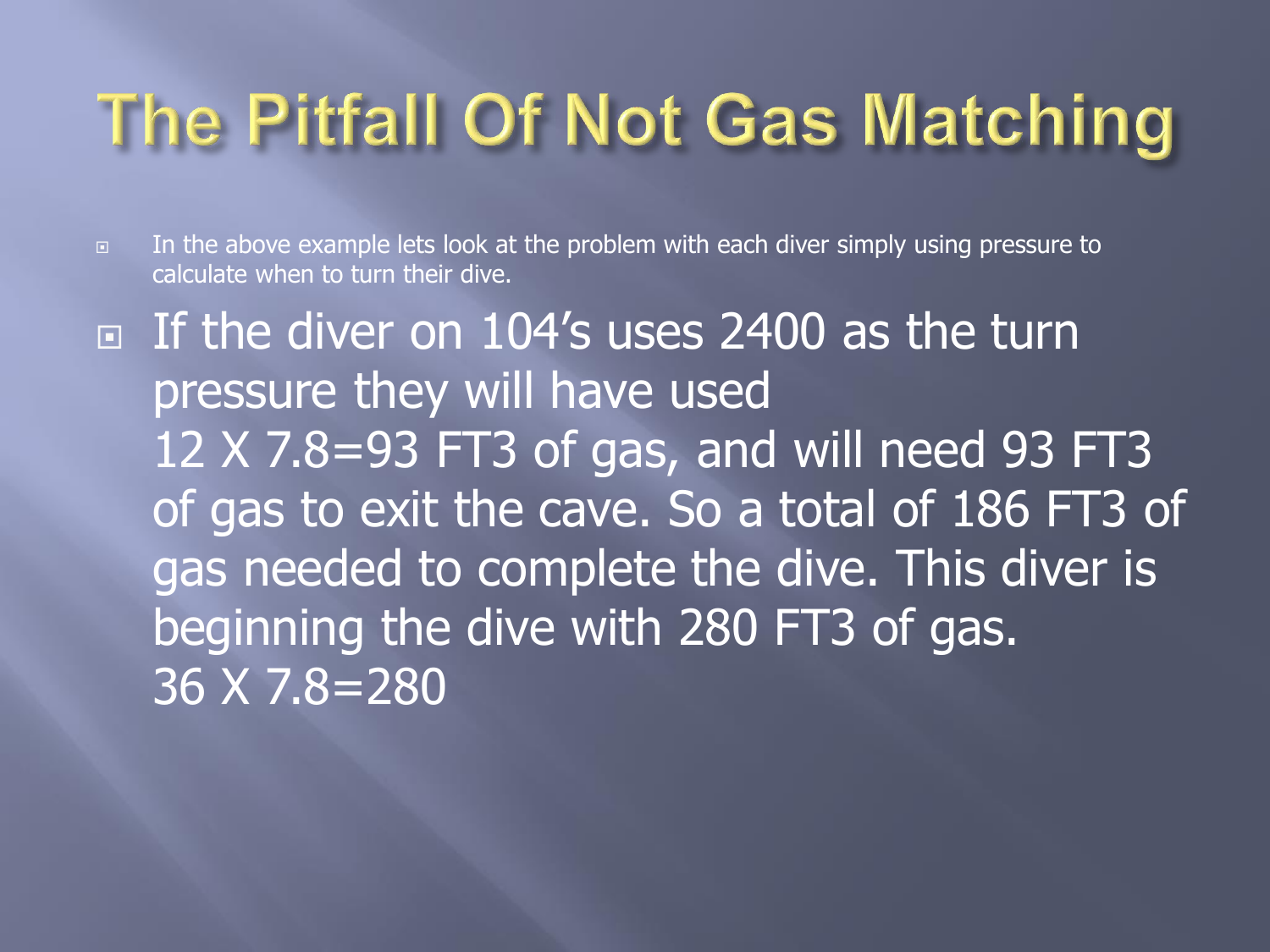# The Pitfall Of Not Gas Matching

- The diver on the LP 85's has a complete system failure at max penetration as they hit their turn pressure on 2400 PSI.
- $\Box$  That diver will have used 12 X 6.4=77 FT3 of gas to get in and will need another 77FT3 of gas to get out.